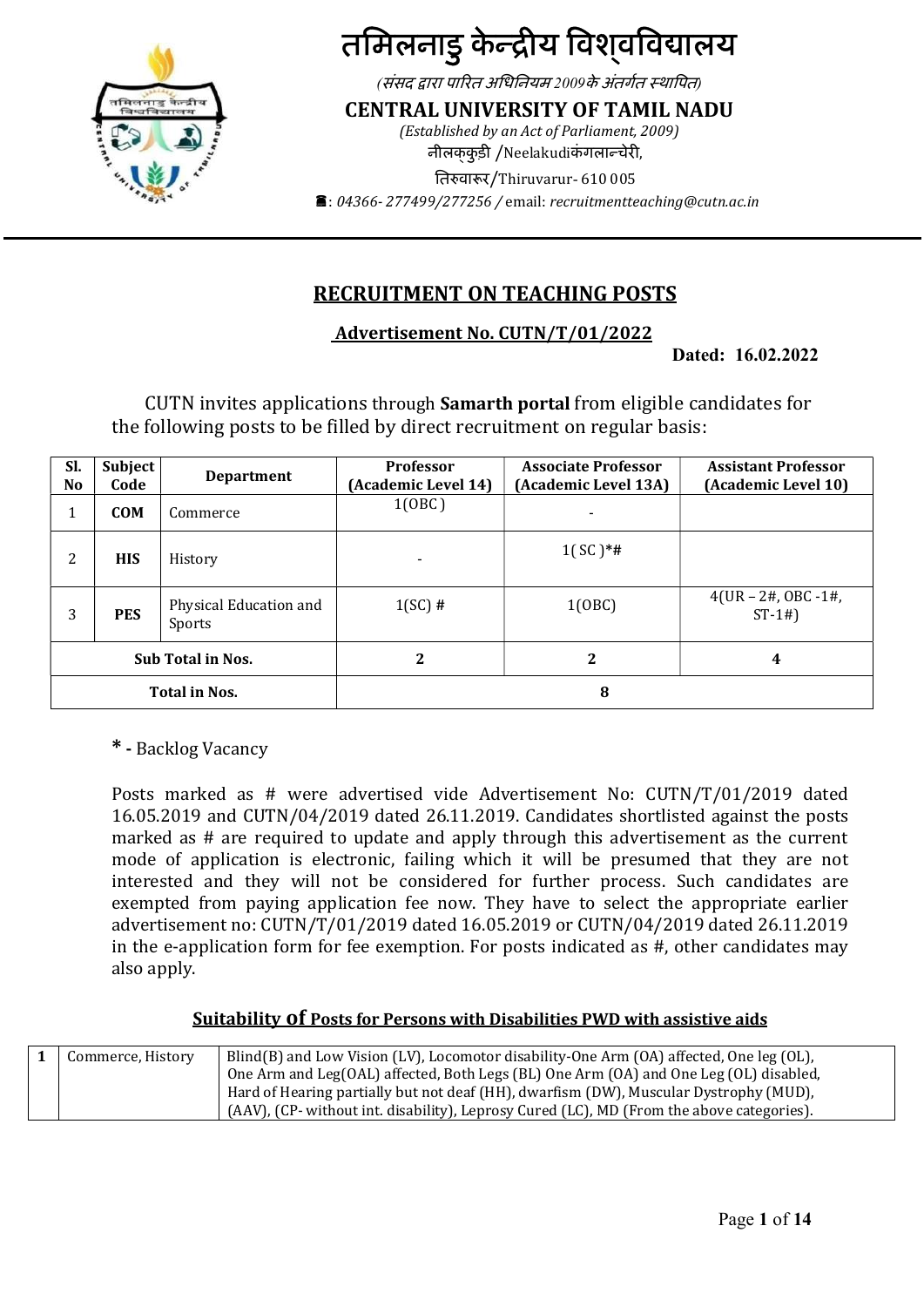# Note:

| 1.1 | Candidates are required to apply online through Samarth Portal (cutnrec.samarth.edu.in) by                                                                                                |
|-----|-------------------------------------------------------------------------------------------------------------------------------------------------------------------------------------------|
|     | e-application. The portal closes at 23: 59 Hrs on 19-03-2022 i.e. Last date of receipt of                                                                                                 |
|     | applications, which will be the cut-off date for all purposes. Candidates are advised to                                                                                                  |
|     | read the detailed advertisement carefully before filling up of application. Age of                                                                                                        |
|     | superannuation from University services is 65 years.                                                                                                                                      |
|     | <b>Opening of Online Portal: 17.02.2022 (00:00 Hrs)</b>                                                                                                                                   |
|     | <b>Closing of Online Portal: 19.03.2022 (23:59 Hrs)</b>                                                                                                                                   |
| 1.2 | Online Application received beyond the last date shall <b>summarily</b> be rejected without any                                                                                           |
|     | reason whatsoever and the University will not be held responsible for any kind of delay.                                                                                                  |
| 1.3 | Applications received through emails will not be considered.                                                                                                                              |
|     | Abbreviations: SC=Scheduled Caste; ST=Scheduled Tribe; OBC=Other Backward Classes;                                                                                                        |
|     | <b>EWS</b> = Economically Weaker Section $PWD$ = Persons with disability $UR =$ Unreserved                                                                                                |
| 1.4 | The qualifications and other conditions prescribed in the online advertisement are as per                                                                                                 |
|     | UGC Regulations on Minimum Qualifications for Appointment of Teachers and other                                                                                                           |
|     | Academic Staff in Universities and Colleges and Measures for the Maintenance of Standards<br>in Higher Education 2018 (herein after referred as UGC Regulations 2018) published in the    |
|     | Gazette of India, July 18, 2018 and UGC (Minimum Qualifications for Appointment of                                                                                                        |
|     | Teachers and other Academic Staff in Universities and Colleges and Measures for the                                                                                                       |
|     | Maintenance of Standards in Higher Education) Amendment regulations 2021 (and NCTE                                                                                                        |
|     | norms wherever applicable) and are subject to future regulations/norms, including                                                                                                         |
|     | amendments in UGC regulations from time to time, stipulated by the MHRD/UGC                                                                                                               |
|     | applicable to such recruitments. For details of the regulations, please visit UGC website                                                                                                 |
|     | "www.ugc.ac.in".                                                                                                                                                                          |
| 1.5 | (i) A minimum of 55% marks (or an equivalent grade in a point-scale, wherever the grading                                                                                                 |
|     | system is followed) at the Master's level shall be the essential qualification for direct                                                                                                 |
|     | recruitment of teachers and other equivalent cadres at any level.                                                                                                                         |
|     | (ii) A relaxation of 5% shall be allowed at the Bachelor's as well as at the Master's level for                                                                                           |
|     | the candidates belonging to Scheduled Caste/Scheduled Tribe/Other Backward Classes                                                                                                        |
|     | (OBC)(Non-creamy Layer)/Differently-abled ((a) Blindness and low vision; (b) Deaf and                                                                                                     |
|     | Hard of Hearing; (c) Locomotor disability including cerebral palsy, leprosy cured, dwarfism,                                                                                              |
|     | acid-attack victims and muscular dystrophy; (d) Autism, intellectual disability, specific                                                                                                 |
|     | learning disability and mental illness; (e) Multiple disabilities from amongst persons under                                                                                              |
|     | (a) to (d) including deaf-blindness) for the purpose of eligibility and assessing good                                                                                                    |
|     | academic record for direct recruitment. The eligibility marks of 55% marks (or an<br>equivalent grade in a point scale wherever the grading system is followed) and the                   |
|     | relaxation of 5% to the categories mentioned above are permissible, based only on the                                                                                                     |
|     | qualifying marks without including any grace mark procedure.                                                                                                                              |
|     |                                                                                                                                                                                           |
|     | (iii) A relaxation of 5% shall be provided, (from 55% to 50% of the marks) to the Ph.D.                                                                                                   |
|     | Degree holders who have obtained their Master's Degree prior to19 September, 1991.                                                                                                        |
|     | (iv) A relevant grade which is regarded as equivalent of 55%, wherever the grading system                                                                                                 |
|     | is followed by a recognized university, at the Master's level shall also be considered valid.                                                                                             |
| 1.6 | As per UGC 2018 Regulation:                                                                                                                                                               |
|     | a) Five non-compounded advance increments shall be admissible at the entry level of                                                                                                       |
|     | recruitment as Assistant Professor to persons possessing the degree of Ph.D. awarded in a                                                                                                 |
|     | relevant discipline by the University following the process of admission, registration, course<br>work and external evaluation as prescribed by the UGC and as amended from time to time. |
|     | b) M.Phil. Degree holders at the time of recruitment to the post of Assistant Professor shall                                                                                             |
|     | be entitled to two non-compounded advance increments.                                                                                                                                     |
| 1.7 | Candidates serving in private institutions are not eligible for pay protection, in case of their                                                                                          |
|     | selection and joining.                                                                                                                                                                    |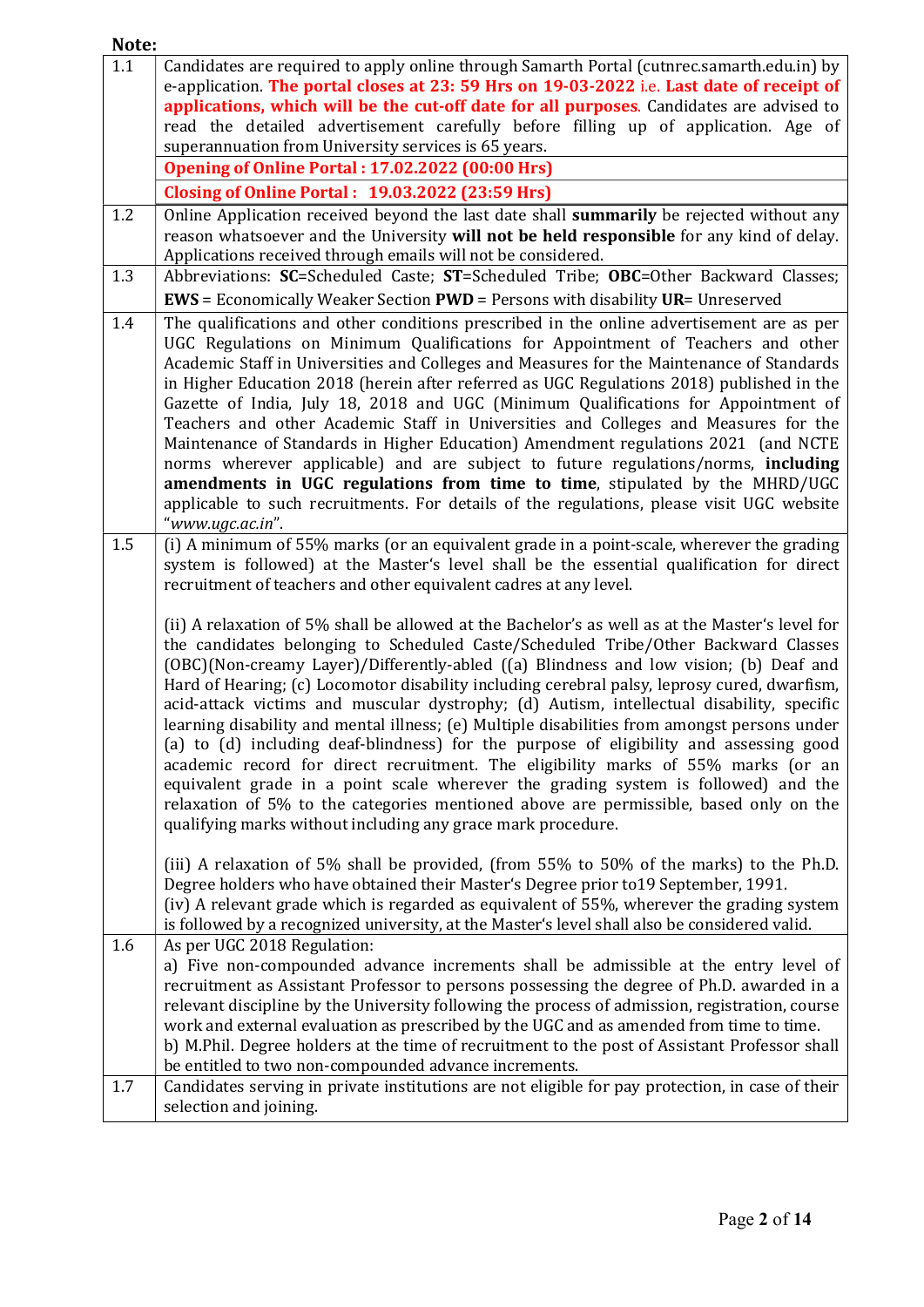|      | In accordance to the UGC regulations 2018 including amendments, candidates applying for                                                                                                         |
|------|-------------------------------------------------------------------------------------------------------------------------------------------------------------------------------------------------|
|      | the post of Assistant Professor must submit a certificate in the prescribed format as per                                                                                                       |
|      | <b>Annexure I &amp; II</b> (as applicable) from the concerned University to the effect that their <b>Ph.D.</b>                                                                                  |
|      | degree is in compliance with UGC Regulations for award of Ph.D. degree, if they have                                                                                                            |
|      | not qualified in NET.                                                                                                                                                                           |
| 1.9  | Candidates who have been awarded Ph.D. from foreign Universities should enclose                                                                                                                 |
|      | "Equivalence Certificate" issued by Association of Indian Universities, New Delhi, without                                                                                                      |
|      | which their candidature will not be considered and application will summarily be rejected.                                                                                                      |
| 1.10 | Application Fee: Rs.500 /- for SC / ST / PWD candidates and Rs.750/- for UR, OBC & EWS                                                                                                          |
|      | categories. Payment can be made through online with the following<br>link:                                                                                                                      |
|      | https://www.onlinesbi.com/sbicollect/icollecthome.htm. (All Candidates (except PWD                                                                                                              |
|      | candidates) applying for UR posts have to remit fee of Rs. 750/- .PWD candidates have to                                                                                                        |
|      | remit fee Rs.500/-).<br><b>How to pay online:</b>                                                                                                                                               |
|      | The following link may be used for paying the application fees through State<br>a.                                                                                                              |
|      | Bank collect https://www.onlinesbi.com/sbicollect/icollecthome.htm.                                                                                                                             |
|      | b. Click check Box to proceed for payment and click " <b>proceed</b> " button;                                                                                                                  |
|      | Select "Tamil Nadu" from drop down menu "State of Corporate/Institution"<br>c.                                                                                                                  |
|      | and also select "Educational Institution" from drop down menu "Type of                                                                                                                          |
|      | Corporate/Institution" and click "Go" button;                                                                                                                                                   |
|      | d. Select "Central University of Tamil Nadu" from drop down menu "Educational                                                                                                                   |
|      | Institution Name" and click "submit" button;                                                                                                                                                    |
|      | Select "Other Payments" from drop down menu "Select Payment Category" and<br>e.                                                                                                                 |
|      | select "Recruitment Fee" from drop down menu and fill the columns;                                                                                                                              |
|      | Columns with "*" are mandatory to fill and click "submit" button for payment<br>f.                                                                                                              |
|      | through SBI Net Banking / or other Banks Net Banking or Credit Cards / other                                                                                                                    |
|      | Payment Modes -UPI, SBI Collect Challan through SBI Branch. Transaction                                                                                                                         |
|      | charges shall be borne by the remitting person.                                                                                                                                                 |
|      |                                                                                                                                                                                                 |
|      |                                                                                                                                                                                                 |
|      | Note: The applicant has to take a print out of the payment receipt and attach along with the<br>hard copy of the application form. The receipt number with the date of payment shall be entered |
|      | in the Samarth Portal in the space provided.                                                                                                                                                    |
|      | Candidates who had been shortlisted in response to Employment notifications no                                                                                                                  |
|      | CUTN/T/01/2019 dated 16.05.2019 and CUTN/04/2019 dated 26.11.2019, who apply                                                                                                                    |
|      | now with updated data need not pay application fee now. They have to select the                                                                                                                 |
|      | appropriate earlier advertisement no: CUTN/T/01/2019 dated 16.05.2019 or                                                                                                                        |
|      | CUTN/04/2019 dated 26.11.2019 in the e-application form for fee exemption.                                                                                                                      |
|      | Candidates who are applying for the first time against the post marked as $#$ are                                                                                                               |
|      | required to pay the application fee.                                                                                                                                                            |
| 1.11 | Applications not accompanied with full prescribed fee or with fee sent through Money order,                                                                                                     |
|      | crossed cheques, cash and treasury challan will not be accepted by the University and such                                                                                                      |
|      | applications will be summarily rejected. No representation against such rejection will be                                                                                                       |
| 1.12 | entertained.                                                                                                                                                                                    |
|      | Separate payment and filled in application form along with enclosures have to be submitted<br>for each post in every department viz. Asst. Professor, Associate Professor and Professor, in     |
|      | case a candidate needs to apply for more than one post.                                                                                                                                         |
| 1.13 | For the post of Assistant Professor the academic score as specified in <b>Annexure-III</b> shall be                                                                                             |
|      | considered for short-listing of the candidates for interview only, and the selections shall be                                                                                                  |
|      | based only on the performance in the interview.                                                                                                                                                 |
|      | For the post of Associate Professor and Professor the academic / research score shall be                                                                                                        |
|      | calculated as specified in Annexure-IV. Candidates applying for the post of Associate                                                                                                           |
|      | Professor and Professor have to submit supporting documents for their claims for academic                                                                                                       |
|      | research score as per <b>Annexure - IV</b> .                                                                                                                                                    |
| 1.14 | The University shall decide whether to proceed to Screening / Interview depending on the                                                                                                        |
|      | number of applications received / number of candidates shortlisted for Interview (as the                                                                                                        |
|      | case may be). Vice - Chancellor's decision in this regard shall be final. The University also<br>reserves the right not to fill up any post.                                                    |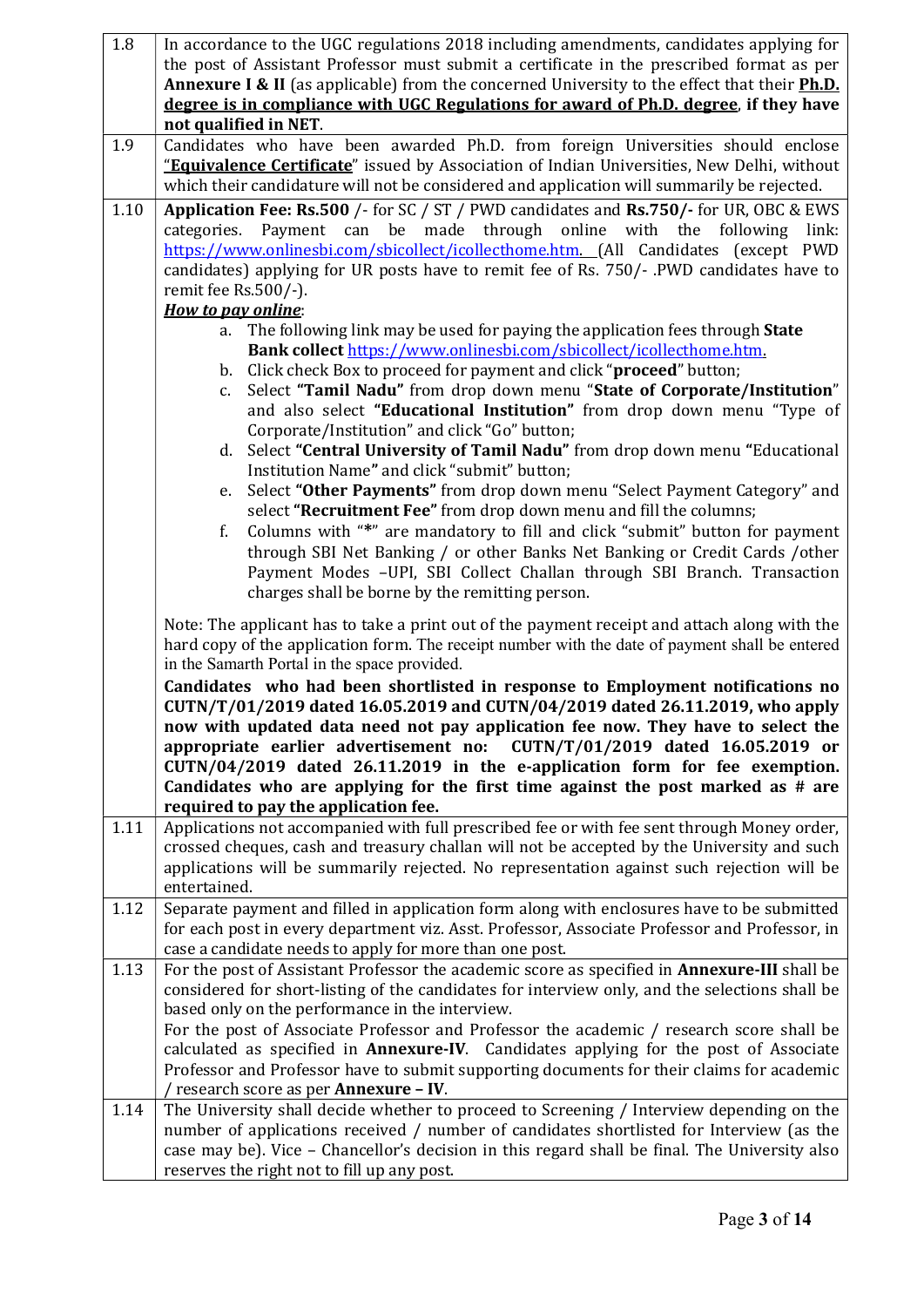# 2.1. Desirable:

| Sl.No. | <b>Subject</b>                | <b>Desirable</b>                                                         |
|--------|-------------------------------|--------------------------------------------------------------------------|
|        | Commerce                      | Organizational Behaviour / Human Resources/Information<br>System/banking |
| 2      | History                       | <b>Open</b>                                                              |
| 3      | Physical Education and Sports | <b>Open</b>                                                              |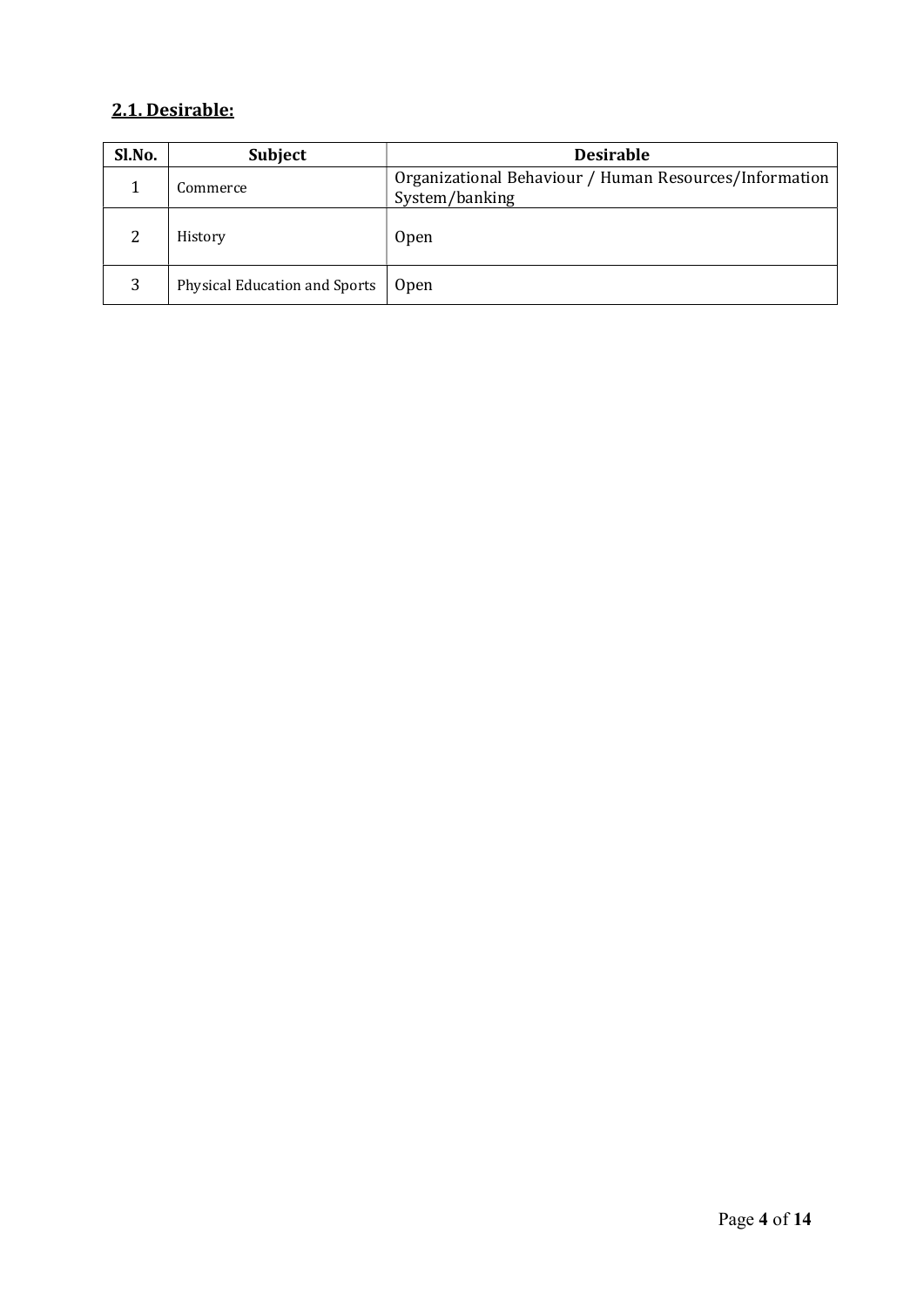| 3.1 |       | The following are the essential Qualifications for the posts of Professor / Associate<br>Professor / Assistant Professor Desirable for these posts are provided separately under<br>Sl.No. (2.1)                                                                                                                                                                                                                                                                                                                                                                                                                                                                                                |  |  |
|-----|-------|-------------------------------------------------------------------------------------------------------------------------------------------------------------------------------------------------------------------------------------------------------------------------------------------------------------------------------------------------------------------------------------------------------------------------------------------------------------------------------------------------------------------------------------------------------------------------------------------------------------------------------------------------------------------------------------------------|--|--|
|     | 3.1.1 | <b>Essential Qualification for the post of PROFESSOR:</b>                                                                                                                                                                                                                                                                                                                                                                                                                                                                                                                                                                                                                                       |  |  |
|     |       | Ph.D. degree shall be a mandatory qualification                                                                                                                                                                                                                                                                                                                                                                                                                                                                                                                                                                                                                                                 |  |  |
|     |       | I) For Arts, Commerce, Social Sciences, Sciences:                                                                                                                                                                                                                                                                                                                                                                                                                                                                                                                                                                                                                                               |  |  |
|     |       | <b>Eligibility (A or B):</b><br>A.                                                                                                                                                                                                                                                                                                                                                                                                                                                                                                                                                                                                                                                              |  |  |
|     |       | (i) An eminent scholar having a Ph.D. degree in the concerned / allied / relevant<br>discipline, and published work of high quality, actively engaged in research with<br>evidence of published work with, a minimum of 10 research publications in the peer-<br>reviewed or UGC-listed journals and a total research score of 120 as per the criteria<br>given in Annexure - IV.                                                                                                                                                                                                                                                                                                               |  |  |
|     |       | (ii) A minimum of ten years of teaching experience in university / college as Assistant<br>Professor/ Associate Professor/ Professor, and / or research experience at<br>equivalent level at the University/ National Level Institutions with evidence of<br>having successfully guided doctoral candidate.                                                                                                                                                                                                                                                                                                                                                                                     |  |  |
|     |       | <b>OR</b>                                                                                                                                                                                                                                                                                                                                                                                                                                                                                                                                                                                                                                                                                       |  |  |
|     |       | <b>B.</b><br>An outstanding professional, having a Ph.D. degree in the relevant/allied/applied<br>disciplines, from any academic institutions (not included in A above) / industry, who has<br>made significant contribution to the knowledge in the concerned/allied/relevant<br>discipline, supported by documentary evidence provided he/she has ten years'<br>experience.                                                                                                                                                                                                                                                                                                                   |  |  |
|     |       | <b>II) For Physical Education:</b><br>Postgraduate degree in Physical Education (M.P.Ed./M.P.E.) with 55% marks<br>i)<br>or its equivalent grade.<br>Ph.D. in the area of Physical Education<br>ii)<br>At least ten years of teaching/research experience in a department/college<br>iii)<br>of Physical Education out of which at least five years in the postgraduate<br>institution/university department and published work of high quality,<br>actively engaged in research with evidence of published work with, a<br>minimum of 10 research publications in the peer-reviewed or UGC-listed<br>journals and a total research score of 120 as per the criteria given in<br>Annexure - IV. |  |  |
|     | 3.1.2 | <b>Essential Qualification for the post of ASSOCIATE PROFESSOR:</b>                                                                                                                                                                                                                                                                                                                                                                                                                                                                                                                                                                                                                             |  |  |
|     |       | Ph.D. degree shall be a mandatory qualification                                                                                                                                                                                                                                                                                                                                                                                                                                                                                                                                                                                                                                                 |  |  |
|     |       | I) For Social Sciences                                                                                                                                                                                                                                                                                                                                                                                                                                                                                                                                                                                                                                                                          |  |  |
|     |       | A good academic record, with a Ph.D. Degree in the concerned/allied / relevant<br>i)                                                                                                                                                                                                                                                                                                                                                                                                                                                                                                                                                                                                            |  |  |
|     |       | disciplines.<br>A Master's Degree with at least 55% marks (or an equivalent grade in a point scale,<br>ii)                                                                                                                                                                                                                                                                                                                                                                                                                                                                                                                                                                                      |  |  |
|     |       | wherever grading system is followed).<br>A minimum of eight years of experience of teaching and/ or research in an<br>iii)<br>academic/research position equivalent to that of Assistant Professor in a University,<br>College or Accredited Research Institution/industry with a minimum of seven<br>publications in the peer-reviewed or UGC-listed journals and a total research score<br>of Seventy Five (75) as per criteria given in <b>Annexure-IV</b> .                                                                                                                                                                                                                                 |  |  |
|     |       |                                                                                                                                                                                                                                                                                                                                                                                                                                                                                                                                                                                                                                                                                                 |  |  |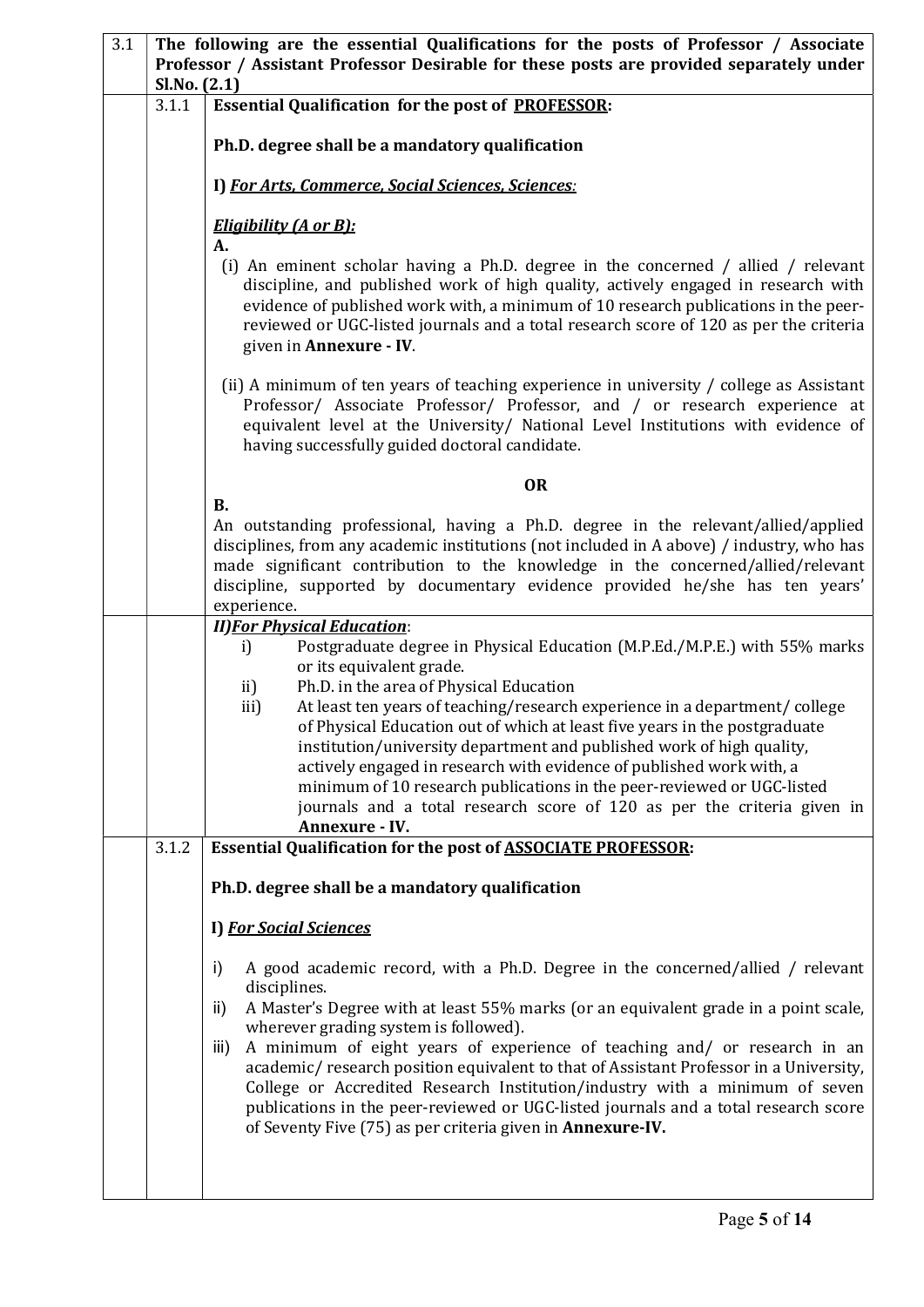|       |                                                                                                                                                                                                                                                                                                                                                                                                                                                                                                                                                                                                                                                                                                                                                                                                                |                                | <b>II) For Physical Education:</b>                                                                                                                                                                                                                                                                                                                                                                                                                                                                                                                                                                                      |  |  |
|-------|----------------------------------------------------------------------------------------------------------------------------------------------------------------------------------------------------------------------------------------------------------------------------------------------------------------------------------------------------------------------------------------------------------------------------------------------------------------------------------------------------------------------------------------------------------------------------------------------------------------------------------------------------------------------------------------------------------------------------------------------------------------------------------------------------------------|--------------------------------|-------------------------------------------------------------------------------------------------------------------------------------------------------------------------------------------------------------------------------------------------------------------------------------------------------------------------------------------------------------------------------------------------------------------------------------------------------------------------------------------------------------------------------------------------------------------------------------------------------------------------|--|--|
|       |                                                                                                                                                                                                                                                                                                                                                                                                                                                                                                                                                                                                                                                                                                                                                                                                                | i)                             | Postgraduate degree in Physical Education (M.P.Ed./M.P.E.) or any relevant<br>subject with 55% marks or an equivalent grade                                                                                                                                                                                                                                                                                                                                                                                                                                                                                             |  |  |
|       |                                                                                                                                                                                                                                                                                                                                                                                                                                                                                                                                                                                                                                                                                                                                                                                                                | ii)                            | Ph.D. in the area of Physical Education                                                                                                                                                                                                                                                                                                                                                                                                                                                                                                                                                                                 |  |  |
|       |                                                                                                                                                                                                                                                                                                                                                                                                                                                                                                                                                                                                                                                                                                                                                                                                                | <i>iii</i> )                   | At least eight years of teaching/research experience in a department/college                                                                                                                                                                                                                                                                                                                                                                                                                                                                                                                                            |  |  |
|       | of Physical Education out of which at least three years at the postgraduate                                                                                                                                                                                                                                                                                                                                                                                                                                                                                                                                                                                                                                                                                                                                    |                                |                                                                                                                                                                                                                                                                                                                                                                                                                                                                                                                                                                                                                         |  |  |
|       |                                                                                                                                                                                                                                                                                                                                                                                                                                                                                                                                                                                                                                                                                                                                                                                                                |                                | level with a minimum of seven publications in the peer reviewed or UGC-<br>listed journals and a total research score of Seventy Five(75) as per criteria<br>given in Annexure-IV.                                                                                                                                                                                                                                                                                                                                                                                                                                      |  |  |
| Note: |                                                                                                                                                                                                                                                                                                                                                                                                                                                                                                                                                                                                                                                                                                                                                                                                                |                                |                                                                                                                                                                                                                                                                                                                                                                                                                                                                                                                                                                                                                         |  |  |
| 1.    | Under the term 'Good academic record' the candidate must have obtained on an average of<br>45% marks in each of the two public examinations / degrees (i.e.+2 and UG) immediately<br>preceding the Master's degree for selection to Humanities faculty and 50% for Sciences<br>faculty. Further a relaxation of 5% shall be allowed to SC/ST/OBC candidates on the above<br>marks wherever the post is earmarked for SC/ST/OBC<br>A relaxation of 5 % may be provided in marks from 55% to 50% to the Ph.D. degree<br>2.<br>holders at the Graduate and Master's level for the SC/ST/OBC categories for the purpose of<br>eligibility and for assessing good academic record during direct recruitment to teaching<br>positions, based only on the qualifying marks without including any grace mark procedure |                                |                                                                                                                                                                                                                                                                                                                                                                                                                                                                                                                                                                                                                         |  |  |
|       | 3.1.3                                                                                                                                                                                                                                                                                                                                                                                                                                                                                                                                                                                                                                                                                                                                                                                                          |                                | <b>Essential Qualification for the post of ASSISTANT PROFESSOR:</b>                                                                                                                                                                                                                                                                                                                                                                                                                                                                                                                                                     |  |  |
|       |                                                                                                                                                                                                                                                                                                                                                                                                                                                                                                                                                                                                                                                                                                                                                                                                                | <b>For Physical Education:</b> |                                                                                                                                                                                                                                                                                                                                                                                                                                                                                                                                                                                                                         |  |  |
|       |                                                                                                                                                                                                                                                                                                                                                                                                                                                                                                                                                                                                                                                                                                                                                                                                                | i)                             | Postgraduate degree in Physical Education (M.P.Ed./M.P.E.) with atleast55%<br>marks or an equivalent grade; and                                                                                                                                                                                                                                                                                                                                                                                                                                                                                                         |  |  |
|       |                                                                                                                                                                                                                                                                                                                                                                                                                                                                                                                                                                                                                                                                                                                                                                                                                | ii)                            | Besides fulfilling the above qualifications, the candidate must have cleared the<br>National Eligibility Test (NET) conducted by the UGC or the CSIR, or a similar<br>test accredited by the UGC or who are or have been awarded a Ph.D. Degree in<br>accordance with the University Grants Commission (Minimum Standards and<br>Procedure for Award of M.Phil./Ph.D. Degree) Regulations, 2009 or 2016 and<br>their amendments from time to time as the case may be exempted from<br>NET. The conditions mentioned above (3.1.3 (I)) for candidates registered for<br>Ph.D. prior to July 11, 2009 will be applicable. |  |  |
|       |                                                                                                                                                                                                                                                                                                                                                                                                                                                                                                                                                                                                                                                                                                                                                                                                                |                                | Note: For the post of Assistant Professor the academic score as specified in Annexure-<br>III shall be considered for short-listing of the candidates for interview only, and the<br>selections shall be based only on the performance in the interview.                                                                                                                                                                                                                                                                                                                                                                |  |  |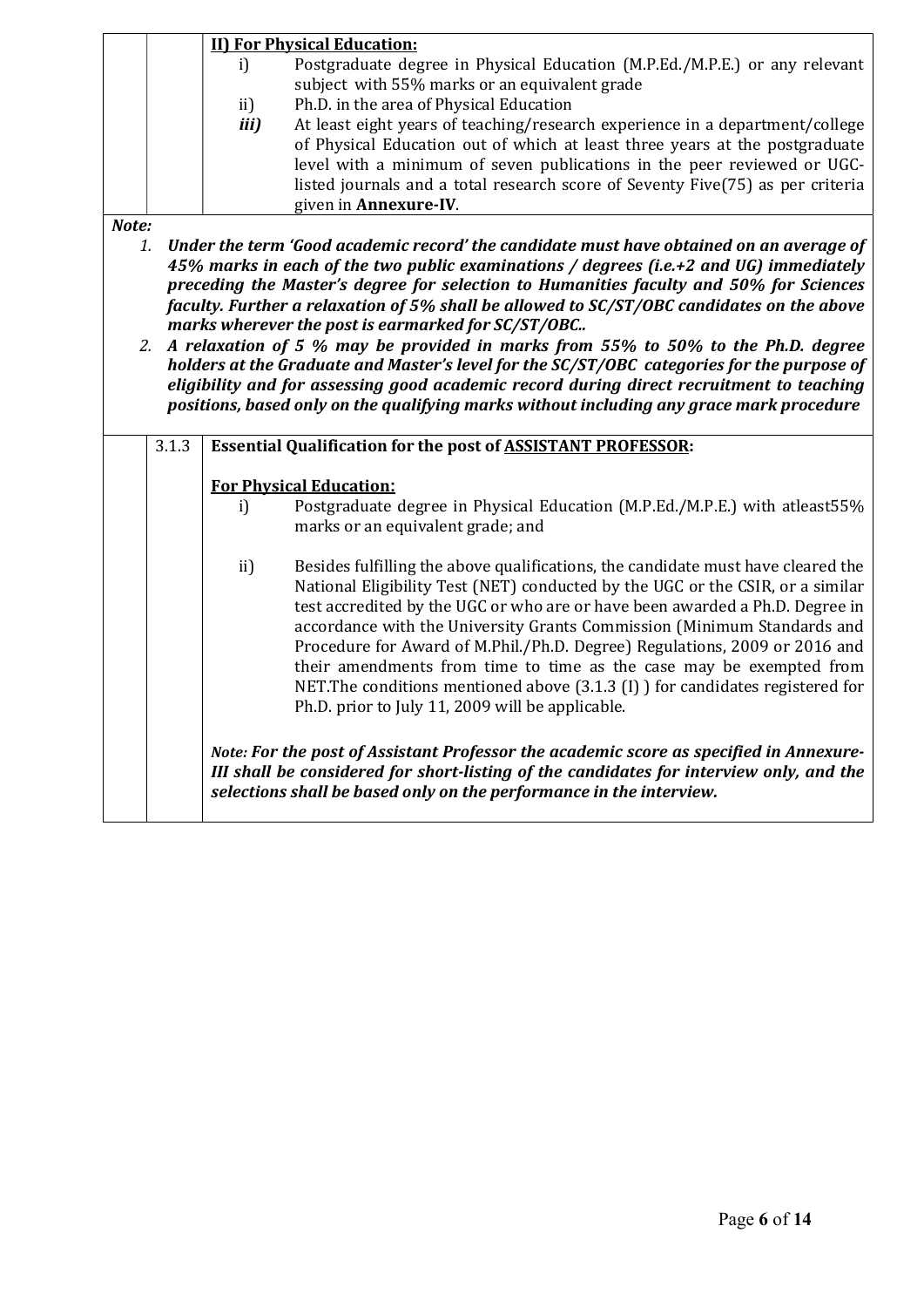| 4.1 | Applicants are advised to submit the online application with all supporting documents to the<br>University well in advance without waiting till last date, to avoid any other unforeseen<br>problems. The University will not be held responsible for any delay at any stage.                                                                                                                                                                                                                                                                                                                                                                                                                                                                                                                                                                                                                                                                                                                                                                |
|-----|----------------------------------------------------------------------------------------------------------------------------------------------------------------------------------------------------------------------------------------------------------------------------------------------------------------------------------------------------------------------------------------------------------------------------------------------------------------------------------------------------------------------------------------------------------------------------------------------------------------------------------------------------------------------------------------------------------------------------------------------------------------------------------------------------------------------------------------------------------------------------------------------------------------------------------------------------------------------------------------------------------------------------------------------|
| 4.2 | The prescribed qualification and experience are minimum and the mere fact that a candidate<br>possesses the same will not entitle him/her for being called for interview. Vice-Chancellor's<br>decision will be final on determining the minimum number of applications required for<br>screening and minimum number of candidates for Interview. The University reserves the right<br>to restrict the candidates to be called for interview to a reasonable number on the basis of<br>qualifications and experience higher than the minimum prescribed as decided by the duly<br>constituted Screening Committee and approved by the Competent Authority based on<br>prescribed norms of the University. The Screening committee shall screen the application as per<br>UGC/NCTE norms. The list of shortlisted and not shortlisted candidates will be displayed in the<br>website. Call letters for attending interview will be sent only to the short-listed candidates by<br>Speed Post or Registered Post or Courier and also by email. |
| 4.3 | a) Reservations for SC, ST, OBC, EWS candidates exist as per guidelines of the UGC/GOI and<br>according to the Roster. Candidates applying for the Reserved posts should clearly state to<br>which category they belong. They must also enclose a Certificate issued by Tahsildar/Mandal<br>Revenue Officer/ Competent authority as proof to this effect.                                                                                                                                                                                                                                                                                                                                                                                                                                                                                                                                                                                                                                                                                    |
|     | b) In case a candidate wants to claim benefits under Persons with Disabilities category, the<br>candidate's relevant disability should be not less than 40 per cent. Certificate from the<br>Competent Authority to this effect, must be enclosed with the application.                                                                                                                                                                                                                                                                                                                                                                                                                                                                                                                                                                                                                                                                                                                                                                      |
|     | c) Candidate applying for the post(s) reserved for OBC, must submit a self-attested copy of caste<br>certificate specifically mentioning Creamy Layer-exclusion in the format prescribed by<br>Govt. of India, issued by competent authority, vide Column 3 of G.O.I. Dept. of Personnel and<br>Training O.M.No. 36012/22/93-Estt.(SCT) dated 8.9.1993 and modified vide DOPT's<br>0.M.No.36033/3/2004-Estt.(Res) dated 9.3.2004, and revised vide 0.M. No.36033/3/2004-<br>Estt. (Res) dated 14.10.2008, and subsequent amendments without which applications will<br>not be considered. The form of Caste Certificate must be in the format as prescribed by the<br>Govt. of India, which is enclosed as <b>Annexure - V.</b>                                                                                                                                                                                                                                                                                                              |
|     | d) Relaxation in age & qualification will be applicable to only those posts which are reserved<br>and candidates with relaxed standards will not be considered for Unreserved position<br>(Ref.No.36011/1/98-Estt.(Res) dated 01/07/1998). Candidates seeking or given relaxation<br>will only be considered against the relevant reserved category.                                                                                                                                                                                                                                                                                                                                                                                                                                                                                                                                                                                                                                                                                         |
|     | e) Relaxation in age & qualification will be applicable to only those posts which are reserved<br>and candidates with relaxed standards will not be considered for Unreserved position<br>(Ref.No.36011/1/98-Estt.(Res) dated 01/07/1998). Candidates seeking or given relaxation<br>will only be considered against the relevant reserved category                                                                                                                                                                                                                                                                                                                                                                                                                                                                                                                                                                                                                                                                                          |
| 4.4 | The University reserves the right to relax any of the qualifications, experience, etc., in deserving<br>cases in respect of any post. However, this cannot be claimed as a right.                                                                                                                                                                                                                                                                                                                                                                                                                                                                                                                                                                                                                                                                                                                                                                                                                                                            |
| 4.5 | The number of posts indicated in this advertisement is tentative. The University reserves the<br>right to fill any consequential vacancies, and /or to increase/decrease the number of posts and<br>make appointments accordingly or not to fill any vacancy.                                                                                                                                                                                                                                                                                                                                                                                                                                                                                                                                                                                                                                                                                                                                                                                |
| 4.6 | Canvassing in any form on behalf of any candidate will disqualify candidature.                                                                                                                                                                                                                                                                                                                                                                                                                                                                                                                                                                                                                                                                                                                                                                                                                                                                                                                                                               |
| 4.7 | Selection will be made on the basis of candidate's academic record, teaching & research<br>experience and their performance in the interview. The University may utilize seminar<br>/colloquium and/or any other modes as a method of selection.                                                                                                                                                                                                                                                                                                                                                                                                                                                                                                                                                                                                                                                                                                                                                                                             |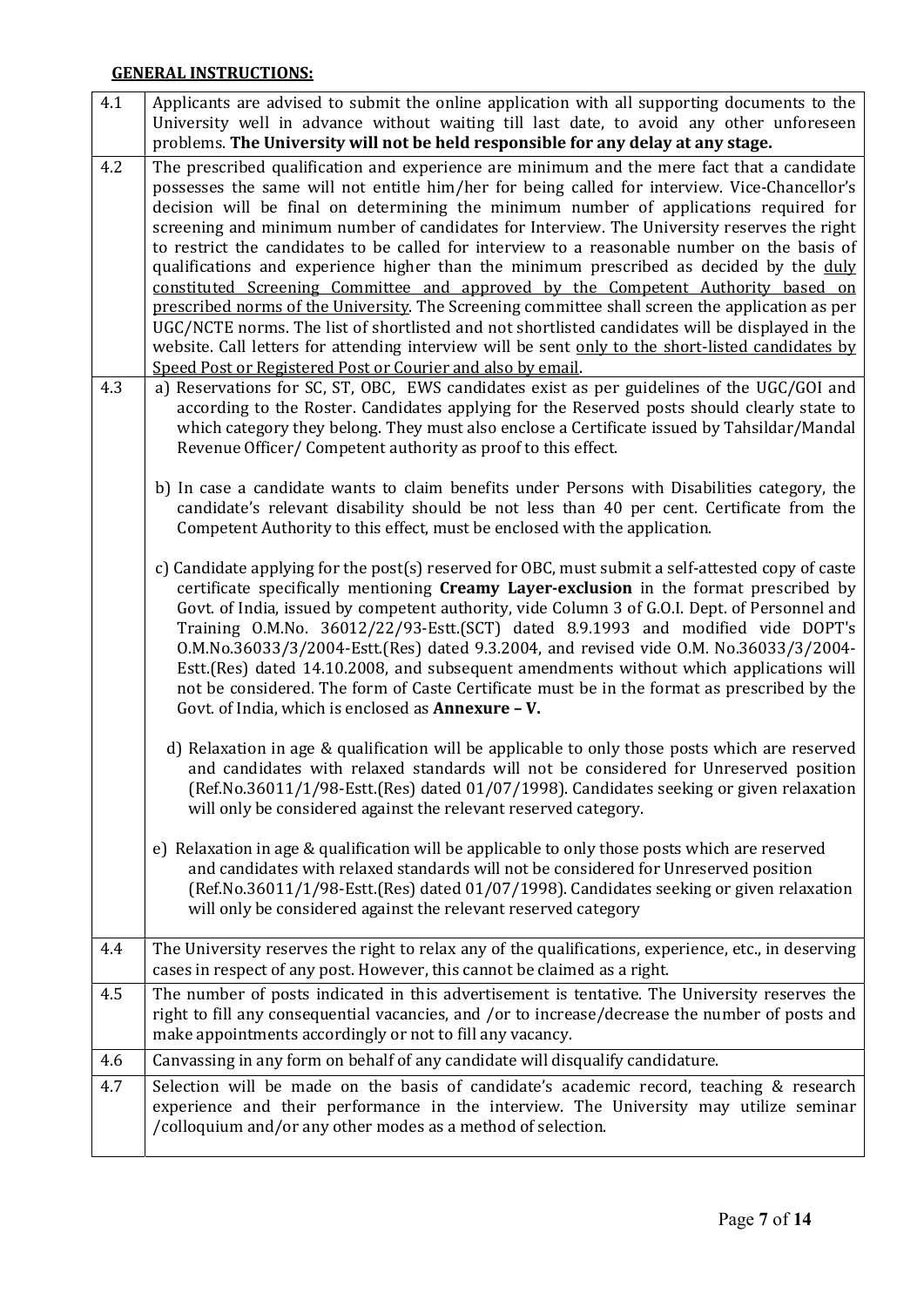| 4.8  | Candidates working in Government Universities / Government / Autonomous Bodies / Public Sector                                                                                                                                                                                                                                                 |  |  |
|------|------------------------------------------------------------------------------------------------------------------------------------------------------------------------------------------------------------------------------------------------------------------------------------------------------------------------------------------------|--|--|
|      | undertakings should upload No objection certificates from their employers and send hard copies of                                                                                                                                                                                                                                              |  |  |
|      | their applications with No Objection Certificates uploaded online during e-application.                                                                                                                                                                                                                                                        |  |  |
| 4.9  | All the documents in support of Research & Academic contribution must be enclosed with the<br>application.                                                                                                                                                                                                                                     |  |  |
| 4.11 | The assessment shall be based on evidence produced by the teacher such as copy of<br>publications, project sanction letter, utilization and completion certificates issued by the<br>University and acknowledgements for patent filing and approval letters, students' Ph.D. award<br>letter etc                                               |  |  |
| 4.12 | Experience, qualifications and eligibility will be reckoned as on the last of the receipt of<br>application (i.e. 19.03.2022) Self attested clear photocopies of all certificates must be attached<br>with the application                                                                                                                     |  |  |
| 4.13 | Candidates joining the University will be covered under National Pension System (NPS) as only<br>NPS is in operation in the University.                                                                                                                                                                                                        |  |  |
| 4.14 | Incomplete applications in any respect will summarily be rejected.                                                                                                                                                                                                                                                                             |  |  |
| 4.15 | Applicant should provide the complete addresses of three references to whom this University<br>can make a reference at any time during the selection process. These references should be from<br>the subject / area of specialization. If the candidate is employed, one of the references must be<br>his immediate Supervisory Officer / HOD. |  |  |
| 4.16 | After submitting the online application, candidates have to take a printout of the online<br>application and send along with enclosures [educational qualifications, experience, research,<br>reservation category certificate [if applicable] etc.] on or before 29.03.2022 to the following<br>address:                                      |  |  |
|      | Application for the Post of _______                                                                                                                                                                                                                                                                                                            |  |  |
|      | To                                                                                                                                                                                                                                                                                                                                             |  |  |
|      | The Joint Registrar<br><b>Recruitment Cell</b>                                                                                                                                                                                                                                                                                                 |  |  |
|      | <b>Central University of Tamil Nadu</b>                                                                                                                                                                                                                                                                                                        |  |  |
|      | Neelakudi Campus,                                                                                                                                                                                                                                                                                                                              |  |  |
|      | Thiruvarur - 610 005, Tamil Nadu                                                                                                                                                                                                                                                                                                               |  |  |
|      |                                                                                                                                                                                                                                                                                                                                                |  |  |
| 4.17 | <b>IMPORTANT:</b>                                                                                                                                                                                                                                                                                                                              |  |  |
|      | 1. APPLICATIONS OF CANDIDATES WHO DO NOT FULFILL THE MINIMUM ELIGIBILITY                                                                                                                                                                                                                                                                       |  |  |
|      | CRITERIA INCLUDING FULFILLMENT OF "GOOD ACADEMIC RECORD" WILL SUMMARILY BE                                                                                                                                                                                                                                                                     |  |  |
|      | REJECTED.<br>2. NO INTERIM CORRESPONDENCE WILL BE ENTERTAINED FROM ANY CANDIDATE.                                                                                                                                                                                                                                                              |  |  |
|      | 3. MERE FULFILLMENT OF THE ELIGIBILITY CRITERIA IS NOT ENOUGH FOR A CANDIDATE                                                                                                                                                                                                                                                                  |  |  |
|      | TO BE CALLED FOR INTERVIEW. THE SCREENING COMMITTEES RECOMMENDATIONS AND                                                                                                                                                                                                                                                                       |  |  |
|      | COMPETENT AUTHORITY'S DECISION WILL BE FINAL.                                                                                                                                                                                                                                                                                                  |  |  |
|      | 4. ALL UPDATES TO THIS ADVERTISEMENT INCLUDING CORRIGENDUM, AMENDMENT, IF<br>ANY, WILL BE HOSTED ON THE WEBSITE ONLY AND THE CANDIDATES ARE ADVISED TO                                                                                                                                                                                         |  |  |
|      | CHECK THE WEBSITE PERIODICALLY FOR UPDATES.                                                                                                                                                                                                                                                                                                    |  |  |
|      | 5. All EMAIL COMMUNICATIONS SHALL BE ADDRESSED TO recruitmentteaching@cutn.ac.in                                                                                                                                                                                                                                                               |  |  |

Sd/- Registrar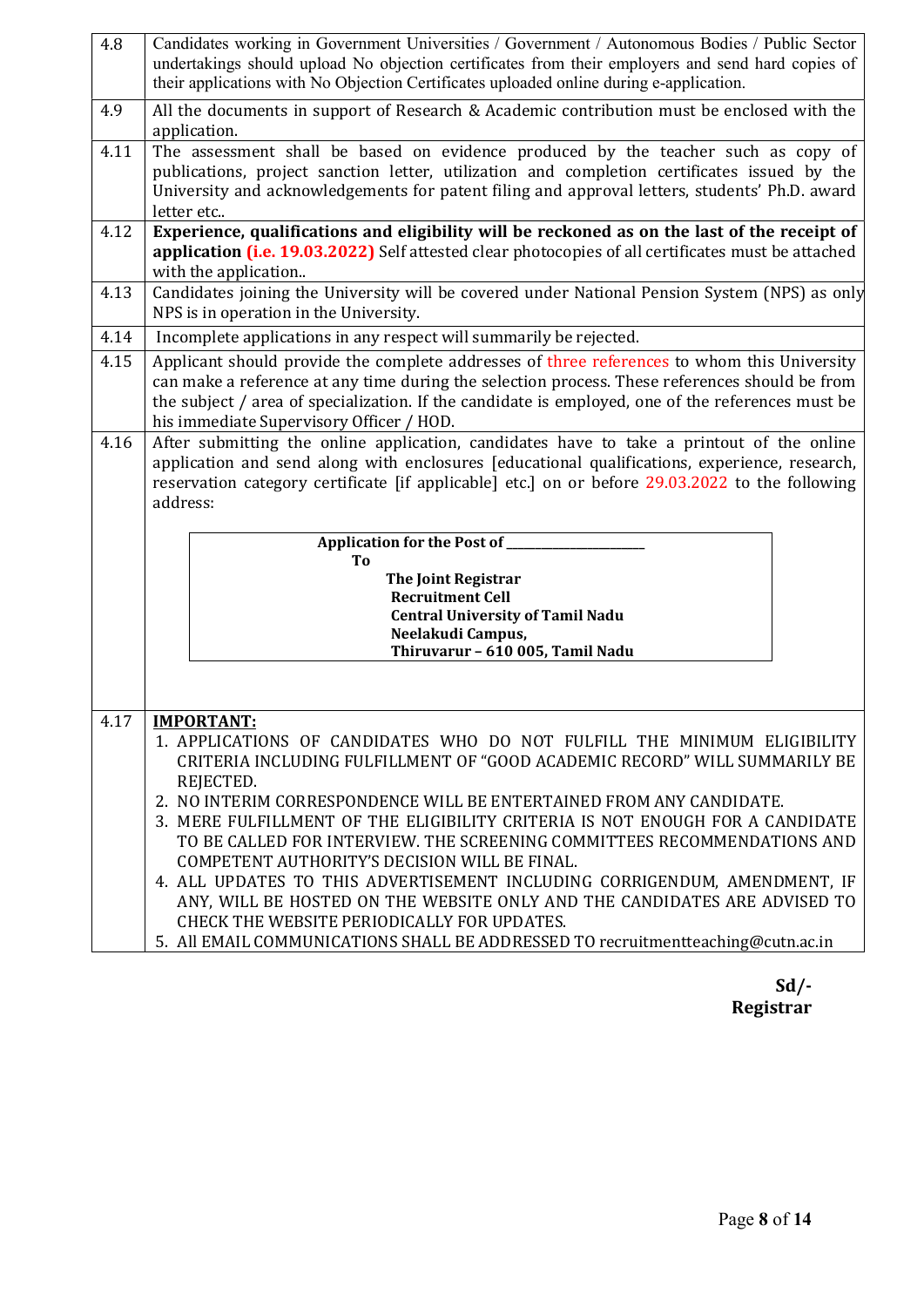## (The award of degrees to candidates registered for Ph.D. Programme after 11th July, 2009)

(On the letter head of the University/ Institution)

#### TO WHOMSOEVER IT MAY CONCERN

This is certify that Mr. successfully completed Ph.D. programme in the Faculty of \_\_\_\_\_\_\_\_\_\_\_\_\_\_\_\_\_\_\_\_\_\_\_ \_\_\_\_\_\_\_\_\_\_\_\_\_\_\_\_\_\_\_\_\_\_\_\_\_\_\_\_\_\_University / Institution during the year \_\_\_\_\_\_\_\_\_. The Ph.D. degree awarded by this University / Institution is in compliance of UGC Regulation 2009 or 2016 for the award of Ph.D. degree. As part of the Ph.D. degree, the following course work was done by the candidate.

> a) \_\_\_\_\_\_\_\_\_\_\_\_\_\_\_\_\_\_\_\_\_\_\_\_ b) \_\_\_\_\_\_\_\_\_\_\_\_\_\_\_\_\_\_\_\_\_\_\_\_ c)  $\overline{\phantom{a}}$  $\mathbf{d}$

IMPORTANT:

Please note the above certificate should be issued by Registrar of the concerned University / Institution. Certificates issued by departments will not be valid.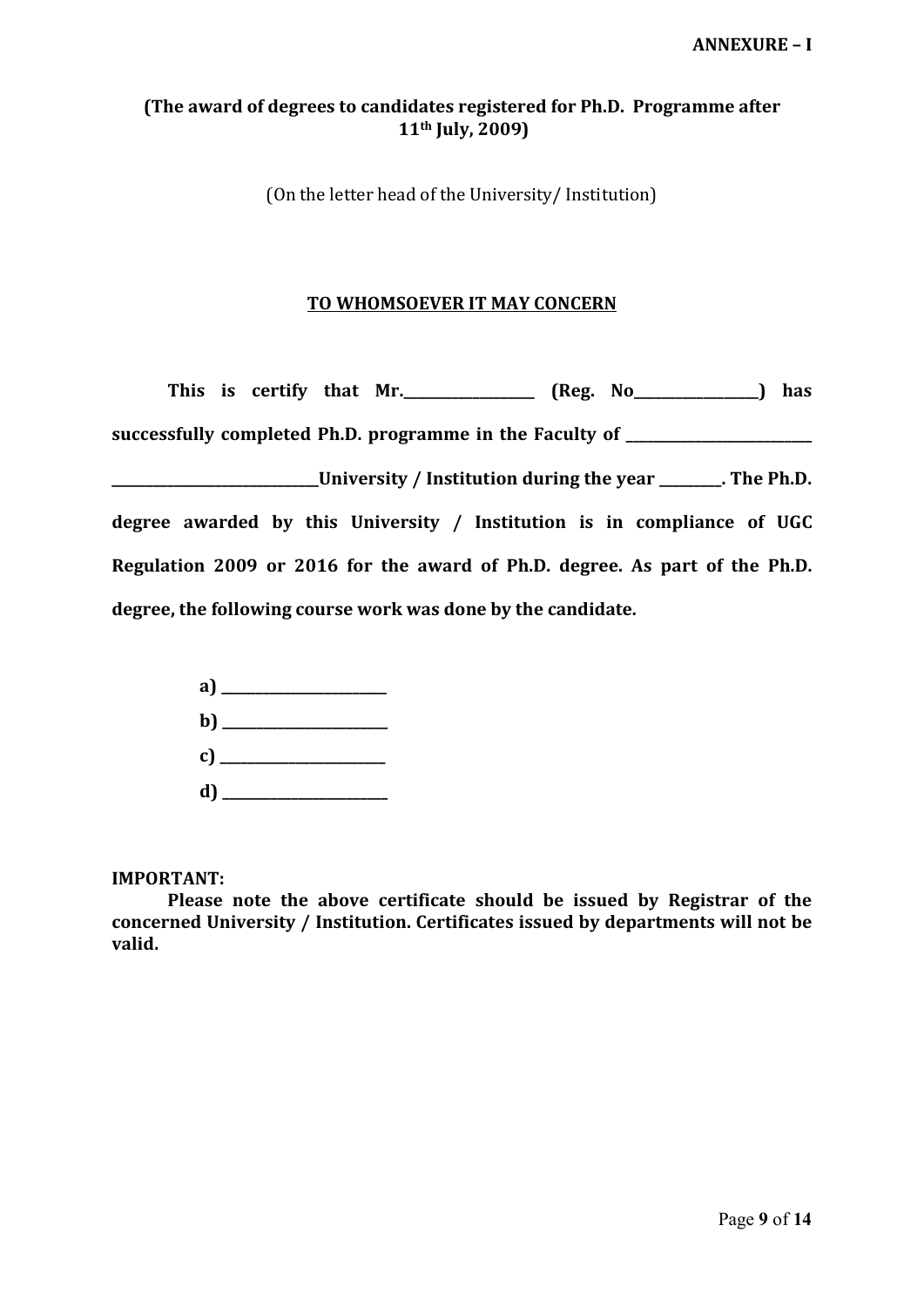## (The award of degrees to candidates registered for Ph.D. programme prior to 11th July, 2009)

(On the letter head of the University/ Institution)

#### TO WHOMSOEVER IT MAY CONCERN

|              |                                                                                |  | This is certify that Mr. $\[\text{Reg. No}\]$                                     |  |  |            | has |
|--------------|--------------------------------------------------------------------------------|--|-----------------------------------------------------------------------------------|--|--|------------|-----|
| successfully | completed Ph.D.                                                                |  | programme in the                                                                  |  |  | Faculty of |     |
|              |                                                                                |  | ____University / Institution during the                                           |  |  |            |     |
|              |                                                                                |  | year _______. The Ph.D. degree awarded by this University / Institution is in     |  |  |            |     |
|              |                                                                                |  | compliance of the existing Ordinances / By Laws / Regulations of the University / |  |  |            |     |
|              | Institution for the award of Ph.D. degree and he / she fulfils the following:- |  |                                                                                   |  |  |            |     |

- a. The Ph.D. Degree of the candidates awarded in regular mode only;
- b. Evaluation of the Ph.D. Thesis by at least two external examiners;
- c. Open Ph.D. viva voce of the candidate had been conducted.
- d. Candidates had published two research papers out of which at least one in a refereed Journal from out of his / her Ph.D work;
- e. The candidate had presented two papers in seminars / conferences/ seminars sponsored/ funded/ supported by the UGC/ICSSR/ CSIR or any similar agency from out of his / her Ph.D. work;

#### IMPORTANT:

Please note the above certificate should be issued by certified by the Vice Chancellor / Pro Vice – Chancellor / Dean (Academic Affairs) / Dean (University Instructions) of the concerned University. Certificates issued by departments will not be valid.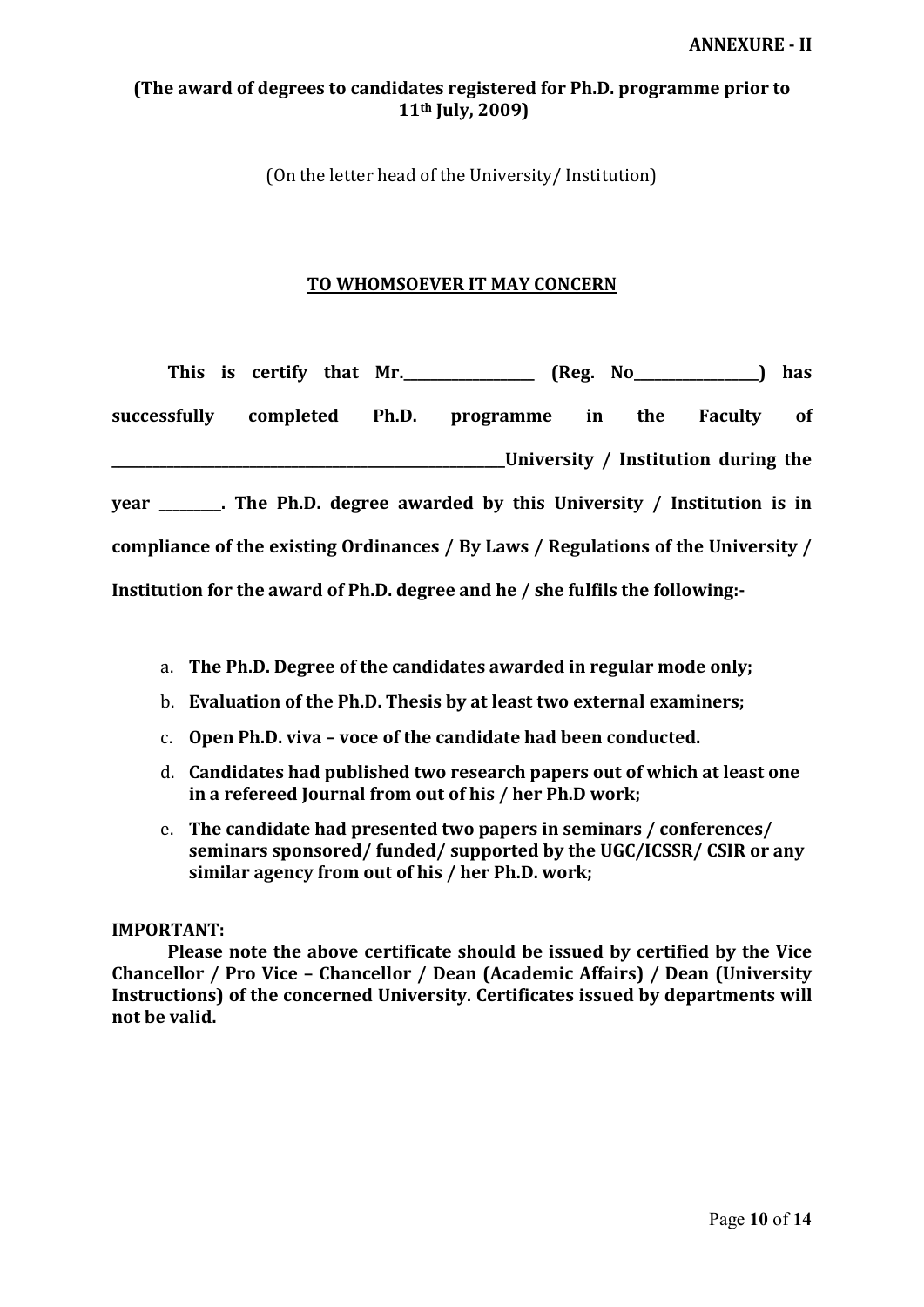#### Table: 3 A of UGC Regulations 2018

#### Criteria for Short-listing of Candidates for Interview for the Post of Assistant Professors in Universities

| S.N. | <b>Academic Record</b>                        | <b>Score</b>        |                              |                          |                     |
|------|-----------------------------------------------|---------------------|------------------------------|--------------------------|---------------------|
| 1.   | Graduation                                    | 80% & Above= 15     | 60% to less                  | 55% to                   | 45% to              |
|      |                                               |                     | than $80\% = 13$             | less than                | less than           |
|      |                                               |                     |                              | $60\% = 10$              | $55% = 05$          |
| 2.   | <b>Post-Graduation</b>                        | 80% & Above= 25     | 60% to less                  |                          | 55% (50% in case of |
|      |                                               |                     | than $80\% = 23$             | SC/ST/OBC                | $(non -$            |
|      |                                               |                     |                              | creamy                   |                     |
|      |                                               |                     |                              | layer)/PWD)              |                     |
|      |                                               |                     |                              | to less than $60\% = 20$ |                     |
| 3.   | M.Phil.                                       | $60\%$ & above = 07 | 55% to less than $60\% = 05$ |                          |                     |
| 4.   | Ph.D.                                         | 30                  |                              |                          |                     |
| 5.   | <b>NET with JRF</b>                           | 07                  |                              |                          |                     |
|      | <b>NET</b>                                    | 05                  |                              |                          |                     |
|      | <b>SLET/SET</b>                               | 03                  |                              |                          |                     |
| 6.   | <b>Research</b><br><b>Publications</b><br>(2) | 10                  |                              |                          |                     |
|      | for<br>each<br>marks<br>research              |                     |                              |                          |                     |
|      | publications<br>published<br>in               |                     |                              |                          |                     |
|      | Peer-Reviewed or UGC-listed                   |                     |                              |                          |                     |
|      | Journals)                                     |                     |                              |                          |                     |
| 7.   | <b>Teaching / Post Doctoral</b>               | 10                  |                              |                          |                     |
|      | <b>Experience (2 marks for one</b>            |                     |                              |                          |                     |
|      | year each)#                                   |                     |                              |                          |                     |
| 8.   | <b>Awards</b>                                 |                     |                              |                          |                     |
|      | International / National Level                | 03                  |                              |                          |                     |
|      | (Awards given by International                |                     |                              |                          |                     |
|      | Organisations/ Government of                  |                     |                              |                          |                     |
|      | India/ Government<br>of India                 |                     |                              |                          |                     |
|      | recognised<br>National<br>Level               |                     |                              |                          |                     |
|      | Bodies)                                       |                     |                              |                          |                     |
|      | State-Level                                   | 02                  |                              |                          |                     |
|      | (Awards given by State                        |                     |                              |                          |                     |
|      | Government)                                   |                     |                              |                          |                     |

#However, if the period of teaching/Post-doctoral experience is less than one year then the marks shall be reduced proportionately.

Note:

| (A) | $(i)$ M.Phil + Ph.D      | Maximum- 30 Marks |
|-----|--------------------------|-------------------|
|     | (ii) JRF/NET/SET         | Maximum-07 Marks  |
|     | (iii) In awards category | Maximum-03 Marks  |

(B) Number of candidates to be called for interview shall be decided by the concerned universities.

(C)

|              | Total                      | 100 |
|--------------|----------------------------|-----|
|              | <b>Teaching Experience</b> | 10  |
|              | Research Publications      | 10  |
| $\mathbf{v}$ | Academic Score             | 80  |

(D) Score shall be valid for appointment in respective State SLET/SET Universities/Colleges/Institutions only.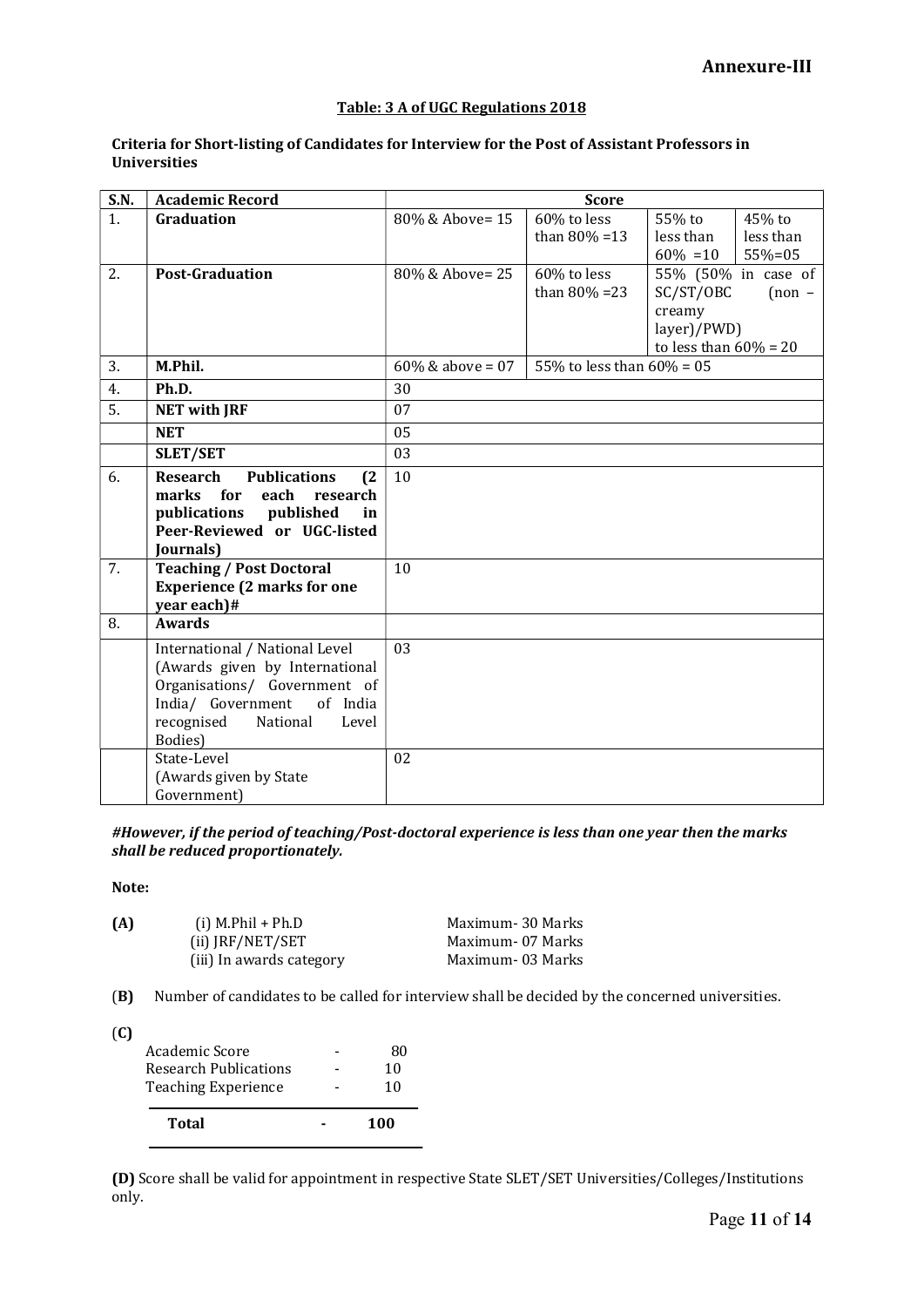#### Table-2 of UGC Regulations 2018

#### Methodology for University and college Teachers for calculating Academic/Research Score

(Assessment must be based on evidence produced by the teacher such as: copy of publications, project sanction letter, utilization and completion certificates issued by the University and acknowledgements for patent filing and approval letters, students' Ph.D. award letter, etc,.)

|           | patent ming and approval letters, stadents 'r m.b. awdi a letter, etc, j                                                          |                                                                                                      |                                                                                                                                                                                         |
|-----------|-----------------------------------------------------------------------------------------------------------------------------------|------------------------------------------------------------------------------------------------------|-----------------------------------------------------------------------------------------------------------------------------------------------------------------------------------------|
| S.<br>No. | <b>Academic/Research Activity</b>                                                                                                 | Sciences/<br>Faculty<br>of<br>Engineering/<br>Agriculture/<br>Medical/<br><b>Veterinary Sciences</b> | Faculty of Languages /<br>Humanities/ Arts/ Social<br>Sciences/Library/<br>Education/<br>Physical<br>Education /<br>Commerce/<br><b>Management</b><br>&<br>other<br>related disciplines |
| 1.        | Research Papers in Peer-Reviewed or UGC                                                                                           | 08 per paper                                                                                         | 10 per paper                                                                                                                                                                            |
|           | listed Journals                                                                                                                   |                                                                                                      |                                                                                                                                                                                         |
| 2.        | <b>Publications (other than Research papers)</b>                                                                                  |                                                                                                      |                                                                                                                                                                                         |
|           | (a) Books authored which are published by;                                                                                        |                                                                                                      |                                                                                                                                                                                         |
|           | International publishers                                                                                                          | 12                                                                                                   | 12                                                                                                                                                                                      |
|           | <b>National Publishers</b>                                                                                                        | 10                                                                                                   | 10                                                                                                                                                                                      |
|           | Chapter in Edited Book                                                                                                            | 05                                                                                                   | 05                                                                                                                                                                                      |
|           | Editor of Book by International Publisher                                                                                         | 10                                                                                                   | 10                                                                                                                                                                                      |
|           | Editor of Book by National Publisher                                                                                              | 08                                                                                                   | 08                                                                                                                                                                                      |
|           |                                                                                                                                   |                                                                                                      |                                                                                                                                                                                         |
|           |                                                                                                                                   |                                                                                                      |                                                                                                                                                                                         |
|           | (b) Translation works in Indian and Foreign                                                                                       |                                                                                                      |                                                                                                                                                                                         |
|           | Languages by qualified faculties                                                                                                  |                                                                                                      |                                                                                                                                                                                         |
|           | Chapter or Research paper                                                                                                         | 03                                                                                                   | 03                                                                                                                                                                                      |
|           | <b>Book</b>                                                                                                                       | 08                                                                                                   | 08                                                                                                                                                                                      |
| 3.        | Creation of ICT mediated Teaching Learning<br>Pedagogy and content and development of new<br>and innovative courses and curricula |                                                                                                      |                                                                                                                                                                                         |
|           | (a) Development of Innovative pedagogy                                                                                            | 05                                                                                                   | 05                                                                                                                                                                                      |
|           | (b) Design of new curricula and courses                                                                                           | 02 per curricula/course                                                                              | 02 per curricula/course                                                                                                                                                                 |
|           | $(c)$ MOOCs                                                                                                                       |                                                                                                      |                                                                                                                                                                                         |
|           | Development of complete MOOCs in 4 quadrants<br>(4 credit course)(In case of MOOCs of lesser                                      | 20                                                                                                   | 20                                                                                                                                                                                      |
|           | credits 05 marks/credit)<br>MOOCs<br>(developed in 4<br>quadrant)<br>per                                                          | 05                                                                                                   | 05                                                                                                                                                                                      |
|           | module/lecture                                                                                                                    |                                                                                                      |                                                                                                                                                                                         |
|           | Content writer/subject matter expert for each<br>module of MOOCs (at least one quadrant)                                          | 02                                                                                                   | 02                                                                                                                                                                                      |
|           | Course Coordinator for MOOCs (4 credit course)<br>(In case of MOOCs of lesser credits 02<br>marks/credit)                         | 08                                                                                                   | 08                                                                                                                                                                                      |
|           | (d) E-Content                                                                                                                     |                                                                                                      |                                                                                                                                                                                         |
|           | Development of e-Content in 4 quadrants for a<br>complete course/e-book                                                           | 12                                                                                                   | 12                                                                                                                                                                                      |
|           | e-Content (developed in 4 quadrants) per module                                                                                   | 05                                                                                                   | 05                                                                                                                                                                                      |
|           | Contribution to development of e-content module<br>in complete course/paper/e-book (at least one<br>quadrant)                     | 02                                                                                                   | 02                                                                                                                                                                                      |
|           | Editor of e-content for complete course/ paper /e-<br>book                                                                        | 10                                                                                                   | 10                                                                                                                                                                                      |
| 4         | (a) Research guidance                                                                                                             |                                                                                                      |                                                                                                                                                                                         |
|           | Ph.D.                                                                                                                             | 10 per degree awarded<br>05 per thesis submitted                                                     | 10 per degree awarded<br>05 per thesis submitted                                                                                                                                        |
|           | M.Phil./P.G dissertation                                                                                                          | 02 per degree awarded                                                                                | 02 per degree awarded                                                                                                                                                                   |
|           | (b) Research Projects Completed                                                                                                   |                                                                                                      |                                                                                                                                                                                         |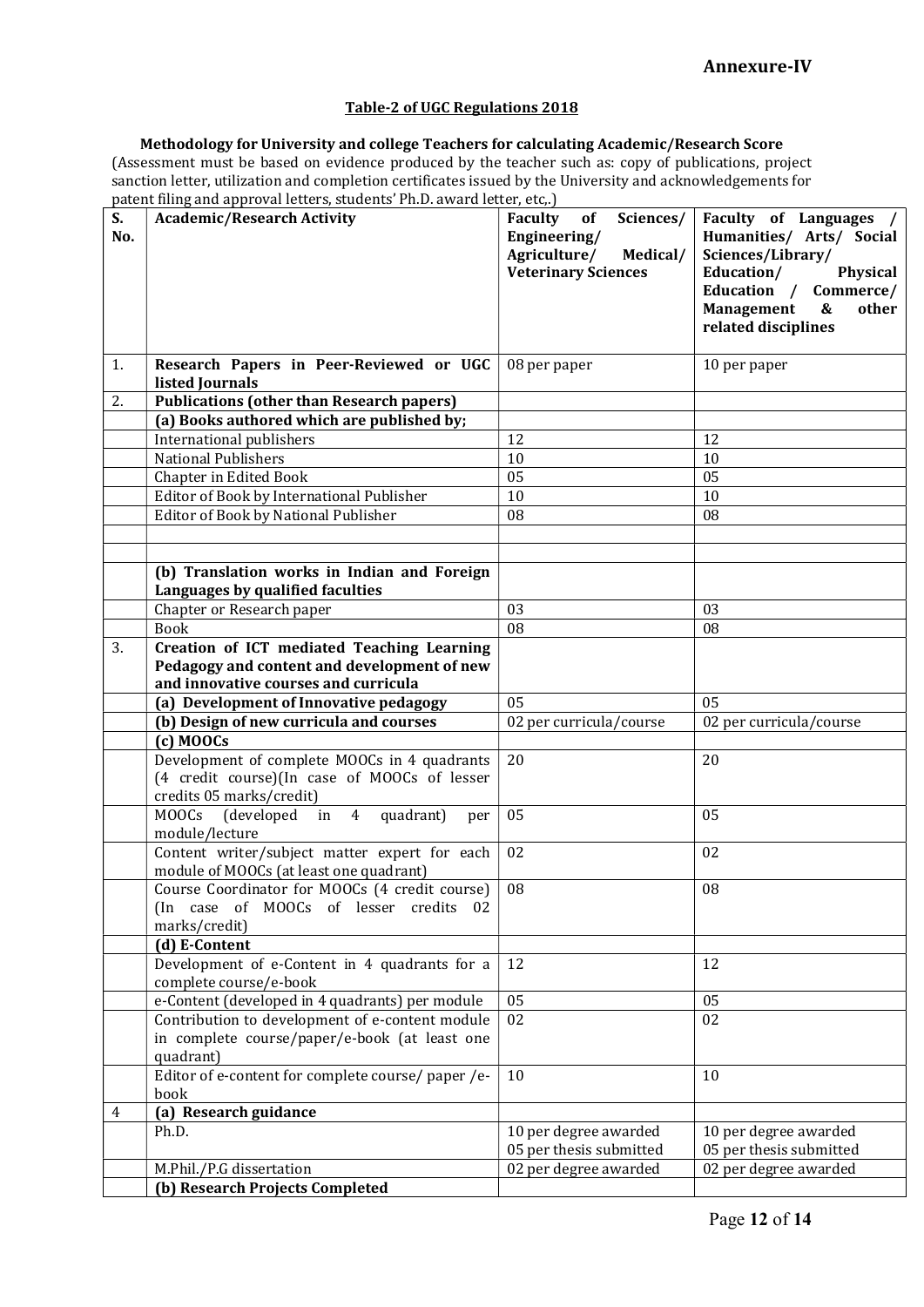|    | More than 10 lakhs                                                    | 10 | 10 |  |  |
|----|-----------------------------------------------------------------------|----|----|--|--|
|    | Less than 10 lakhs                                                    | 05 | 05 |  |  |
|    | (c) Research Projects Ongoing:                                        |    |    |  |  |
|    | More than 10 lakhs                                                    | 05 | 05 |  |  |
|    | Less than 10 lakhs                                                    | 02 | 02 |  |  |
|    | (d) Consultancy                                                       | 03 | 03 |  |  |
| 5. | (a) Patents                                                           |    |    |  |  |
|    | International                                                         | 10 | 10 |  |  |
|    | National                                                              | 07 | 07 |  |  |
|    | (b) *Policy Document (Submitted to an International body/organisation |    |    |  |  |
|    | like UNO/UNESCO/World Bank/International Monetary Fund etc. or        |    |    |  |  |
|    | <b>Central Government or State Government)</b>                        |    |    |  |  |
|    | International                                                         | 10 | 10 |  |  |
|    | National                                                              | 07 | 07 |  |  |
|    | State                                                                 | 04 | 04 |  |  |
|    | (c) Awards/Fellowship                                                 |    |    |  |  |
|    | International                                                         | 07 | 07 |  |  |
|    | National                                                              | 05 | 05 |  |  |
|    |                                                                       |    |    |  |  |
|    |                                                                       |    |    |  |  |
|    |                                                                       |    |    |  |  |
| 6. | *Invited lectures/ Resource Person/ paper                             |    |    |  |  |
|    | presentation in Seminars/ Conferences/full                            |    |    |  |  |
|    | paper in Conference Proceedings (Paper                                |    |    |  |  |
|    | presented in Seminars/Conferences and also                            |    |    |  |  |
|    | published as full paper in Conference                                 |    |    |  |  |
|    | Proceedings will be counted only once)                                |    |    |  |  |
|    | International (Abroad)                                                | 07 | 07 |  |  |
|    | International (within country)                                        | 05 | 05 |  |  |
|    | National                                                              | 03 | 03 |  |  |
|    | State/University                                                      | 02 | 02 |  |  |

#### The Research score for research papers would be augmented as follows:

Peer-Reviewed or UGC-listed Journals (Impact factor to be determined as per Thomson Reuters list):

| i. Paper in refereed journals without impact factor - |                          | 5 Points  |
|-------------------------------------------------------|--------------------------|-----------|
| ii. Paper with impact factor less than 1              | $\overline{\phantom{0}}$ | 10 Points |
| iii. Paper with impact factor between 1 and 2         | $\overline{\phantom{a}}$ | 15 Points |
| iv. Paper with impact factor between 2 and 5          | $\overline{\phantom{a}}$ | 20 Points |
| v. Paper with impact factor between 5 and 10          | $\blacksquare$           | 25 Points |
| vi. Paper with impact factor>10                       |                          | 30 Points |
|                                                       |                          |           |

(a) Two authors: 70% of total value of publication for each author.

(b) More than two authors: 70% of total value of publication for the First/Principal/Corresponding author

and 30% of total value of publication for each of the joint authors.

Joint Projects: Principal Investigator and Co-investigator would get 50% each. Note:

- Paper presented if part of edited book or proceeding then it can be claimed only once.
- For joint supervision of research students, the formula shall be 70% of the total score for Supervisor and Co- supervisor. Supervisor and Co-supervisor, both shall get 7 marks each.
- \*For the purpose of calculating research score of the teacher, the combined research score from the categories of 5(b). Policy Document and 6. Invited lectures/Resource Person/Paper presentation shall have an upper capping of thirty percent of the total research score of the teacher concerned.
- The research score shall be from the minimum of three categories out of six categories.